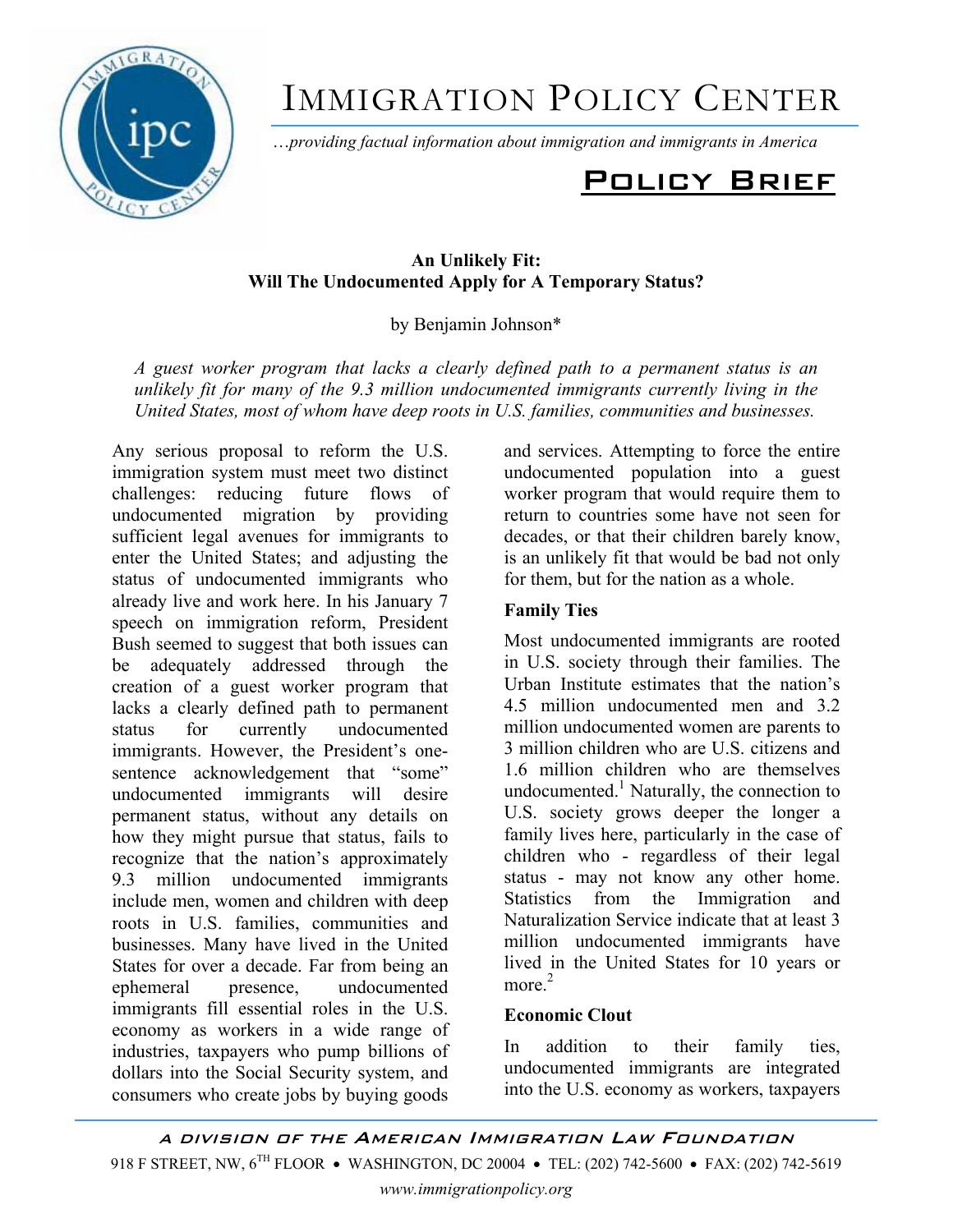and consumers. By definition, it is difficult to document the economic contributions of the undocumented. However, the available evidence suggests that these contributions are substantial.

Because immigrants tend to be younger than natives, they are more likely to be in the workforce. As a result, undocumented immigrants account for 5 percent of U.S. workers<sup>3</sup> even though they represent only 3.2 percent of the total U.S. population. In some industries, the undocumented are a far larger share of the labor force. The Pew Hispanic Center estimates that, in 2001, undocumented workers comprised 58 percent of the workforce in agriculture, 23.8 percent in private household services, 16.6 percent in business services, 9.1 percent in restaurants, and 6.4 percent in construction.<sup>4</sup>

Contrary to the popular notion that undocumented immigrants are paid "under the table" in cash, most of the undocumented in fact pay taxes. A study by the University of Illinois' Center for Urban Economic Development found that 70 percent of undocumented workers in the Chicago metropolitan area paid payroll taxes in 2001.<sup>5</sup> An Urban Institute study estimates that undocumented immigrants in New York paid more than \$1 billion in total taxes in 1995.<sup>6</sup> Given that immigrants are younger than natives, Social Security tax payments by the undocumented are particularly significant at a time when the "baby" boomers" are approaching retirement age. The Social Security Administration (SSA) has concluded that undocumented immigrants "account for a major portion" of the billions of dollars paid into the Social Security system under names or social security numbers that don't match SSA records and which payees therefore can

never draw upon.<sup>7</sup> As of July 2002, these payments totaled \$374 billion.<sup>8</sup>

A frequently overlooked way in which immigrants – undocumented and otherwise – contribute to the U.S. economy is through their purchasing power as consumers. The Center for Urban Economic Development found that undocumented immigrants in the Chicago metro area spent \$2.89 billion in 2001, thereby providing businesses with the income needed to sustain 31,908 jobs.<sup>9</sup> The buying power of undocumented immigrants at the national level can only be inferred. In 2002, undocumented immigrants from Latin America accounted for 20 percent of all Latinos,<sup>10</sup> who wielded a combined \$580.5 billion in buying power.<sup>11</sup> In 2001, the foreign-born population of the United States  $-26$  percent of which is undocumented<sup>12</sup> – included 5.7 million homeowners holding \$1.2 trillion in home value and \$876 billion in home equity. $13$ 

### **Realistic Choices**

Policymakers debating "what to do" with undocumented immigrants must begin by recognizing that most of the current undocumented population already is an integral part of the U.S. economy and society. Expecting undocumented immigrants with deep roots in this country to fit into a guest worker program that does not include a workable, realistic path to a permanent status ignores this important fact. Even more unrealistic is the suggestion that we can or should deport 9.3 million undocumented immigrants. Neither option takes into account the social and economic damage to the United States of attempting to uproot millions of workers and their families.

February 2004

\* Benjamin Johnson is the Director of the Immigration Policy Center.